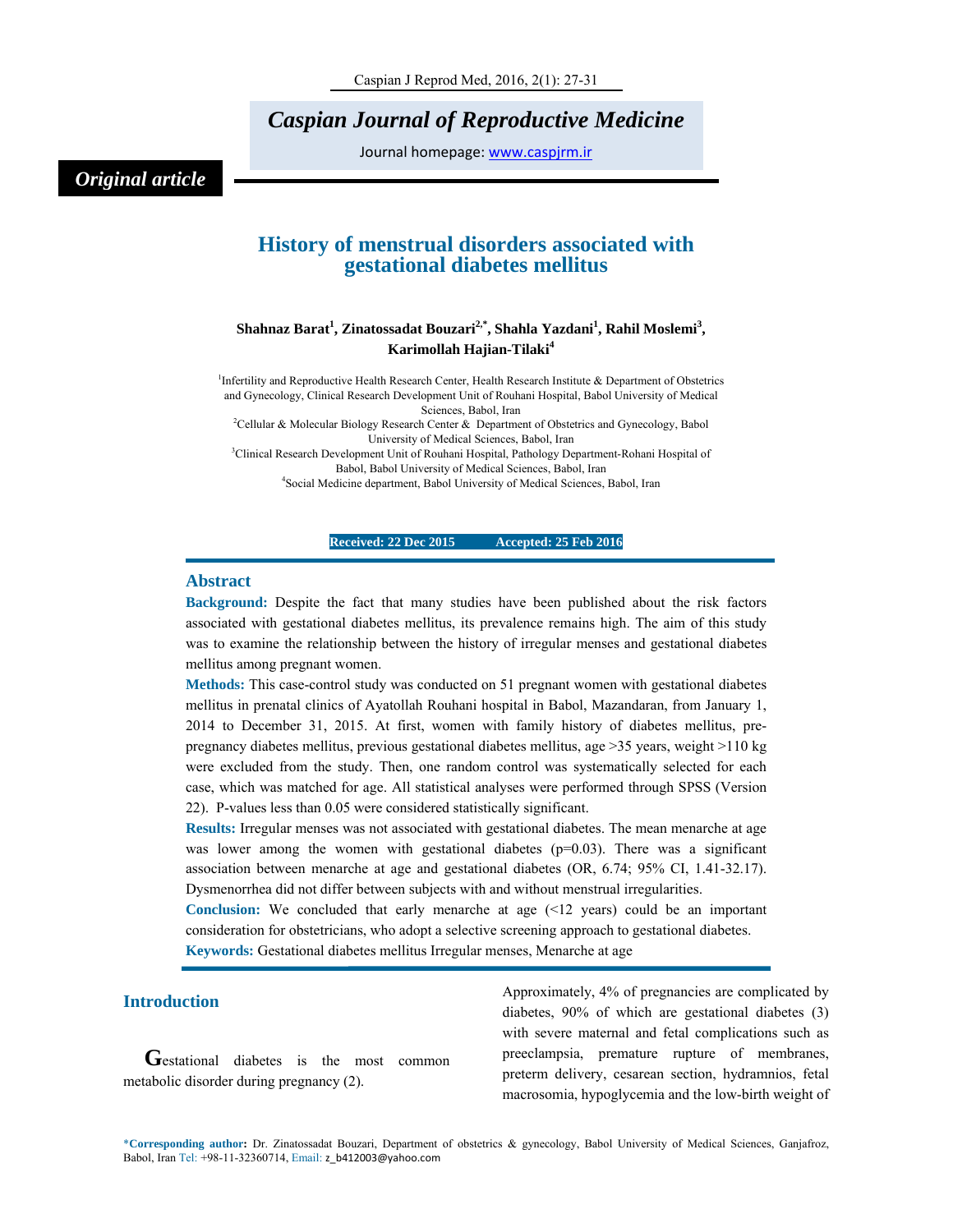Reprod Med

the infant (3-10). The prevalence of gestational diabetes varies from 1-14% in different parts of the world (2, 11). The review study on the prevalence of gestational diabetes in Iran in 2008 was as follows: the prevalence in different parts of Iran was 1.3 to 8.9; its prevalence among women with no risk factor in Tehran was 4.4%; and in women having at least one risk factor in Sari city was reported to be 10% (12). The known risk factors for gestational diabetes include age, history of diabetes in first-degree relatives, obesity, and polycystic ovarian syndrome (4, 5, 13-15). One of the common manifestations of PCOs is irregular menstruation (48- 49). Therefore, we hypothesized that irregular menstrual could predict gestational diabetes mellitus because of the association of PCOs with oligoovulation. A few studies have shown a significant association between menstrual irregularity and gestational diabetes (17), menorrhagia and gestational diabetes (18), oligomenorrhea and amenorrhea with hyperinsulinemia (19), menstrual cycles longer than 40 days or so, and irregular and type 2 diabetes (20, 21). Since the discoveries of new risk factors require extensive studies and can also increase the sensitivity of screening programs, the aim of this study was to evaluate the relationship between the history of irregular menses and gestational diabetes mellitus among pregnant women.

#### **Materials and Methods**

This case-control study was conducted on pregnant women with gestational diabetes mellitus in prenatal clinics of Ayatollah Rouhani hospital in Babol, Mazandaran, from January 1, 2014 to December 31, 2015. All patients in the study were given written consents. This study was approved by the Ethics Committee of the University of Medical Sciences. This sample number can identify 95% confidence level and 80% test power the 0.5 size of variables of menstrual disorder for the incidence of gestational diabetes.

Gestational diabetes was diagnosed based on the presence of  $\geq 2$  of the following abnormal plasma glucose in a 3-hour of 100 gram oral glucose tolerance testing: fasting  $\geq 105$  mg/dL, 1-hour  $\geq 190$  mg/dL,  $2$ hour  $\geq 165$  mg/dL, and 3-hour  $\geq 145$  mg/dL. About sixty pregnant women referring to routine prenatal care clinics were diagnosed with gestational diabetes during the two years.

In order to determine the associated gestational diabetes accurately, women with a history of family diabetes mellitus, pre-pregnancy diabetes mellitus, previous gestational diabetes mellitus, age >35 years, weight >110 kg were excluded because these are known as traditional risk factors for gestational diabetes.

Then, initially, information on age, a family history of diabetes mellitus, pre-pregnancy diabetes mellitus, previous gestational diabetes mellitus, and weight were recorded, according to which 9 cases (17.6 %) were excluded and 51 cases remained for the study. After the selection of the case group, for each case, one random control was systematically selected, which was matched in terms of age. Variables of this study included anthropometry variables (weight, height, and body mass index), socioeconomic variables (education level, economic status), alcohol intake, smoking, menarche age, and pre-gestational menstrual histories. Menstrual status was divided into two categories known as regular and irregular menses. The women who reported their menstrual cycle  $\geq$  40 days were categorized as irregular menstrual cycles. None of the

Table 1. Characteristics of women with and without gestational diabetes

|                           | With          | without       |       |
|---------------------------|---------------|---------------|-------|
|                           | gestational   | gestational   | P     |
| <b>Variables</b>          | diabete       | diabetes      | value |
|                           | $N = 51$      | $N = 51$      |       |
|                           | $Mean \pm SD$ | $Mean \pm SD$ |       |
| Age (years)               | 28.0(5.0)     | 28.0(4.6)     | 0.653 |
| Weight (Kg)               | 75.8(14.0)    | 76.3(13.9)    | 0.832 |
| Height (Cm)               | 161.5(5.9)    | 160.8(5.8)    | 0.927 |
| Body mass index $(kg/m2)$ | 29.0(4.9)     | 29.5(5.6)     | 0.469 |
| Menarch age (years)       | 13.2(1.3)     | 12.7(1.3)     | 0.03  |
| Education level (years)   |               |               |       |
| $\leq$ 9                  | 23(45.1)      | 22(43.1)      | 0.137 |
| $9 - 11$                  | 17(33.3)      | 10(19.6)      |       |
| $\geq$ 12                 | 11(21.6)      | 19(37.3)      |       |
| Economic status           |               |               |       |
| Good                      | 21(41.2)      | 23(45.1)      | 0.917 |
| Moderate                  | 25(49.0)      | 23(45.1)      |       |
| Bad                       | 5(9.8)        | 5(9.8)        |       |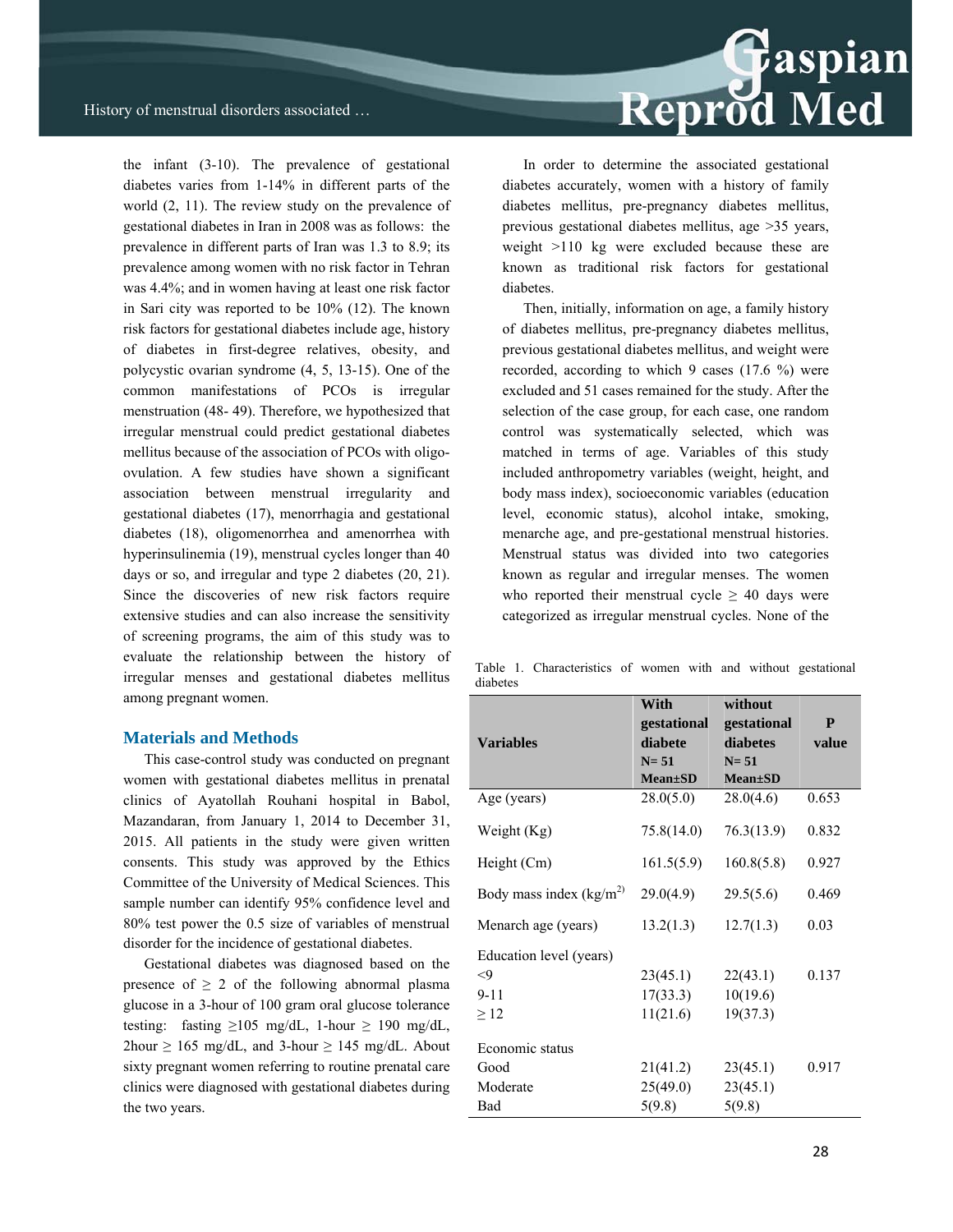women reported alcohol use, cigarette smoking, and hormonal drugs within and before the pregnancy period. The base-line demographics, body mass index, and menstrual history were compared between the two groups.

All analyses were performed with SPSS (Version 22.0). Chi-Square and independent t-test were used for the qualitative and quantitative variables. P values less than 0.05 were considered significant.

#### **Results**

The average age of the participants was  $27.1 \pm 4.9$ (minimum age 18 years and maximum age 35 years). The groups were similar in age, weight, height, body mass index, education level, parity, and economic status. The mean menarche at age was lower among the women with gestational diabetes  $(p=0.03)$  (Table 1), and the lower menarche was more frequent among the women with gestational diabetes (p=0.008). There was a significant association between menarche at age and gestational diabetes (OR, 6.74; 95% CI, 1.41-32.17). Irregular menses was not associated with gestational diabetes. Dysmenorrhea did not differ between subjects with and without menstrual irregularities (Table 2).

#### **Discussion**

According to the findings of this case-control study, irregular menstruation was not associated with gestational diabetes. Haver et al. found that women with menstrual disorder were more likely to get gestational diabetes, 75.3 times (CI 95%=1.28-11.51)

Table 2. History of specifications of the menstrual cycle in women with and without gestational diabetes.

| <b>Variables</b>    | Without<br>gestational<br>diabetes<br>$N = 51$<br>$N\left(\frac{9}{6}\right)$ | With<br>gestational<br>diabetes<br>$N = 51$<br>$N(\%)$ | P<br>value |
|---------------------|-------------------------------------------------------------------------------|--------------------------------------------------------|------------|
| Menstrual status    |                                                                               |                                                        |            |
| Regular menstural   | 44(86.3)                                                                      | 40(78.4)                                               | 0.299      |
| Irregular menstrual | 7(13.7)                                                                       | 11(21.6)                                               |            |
| Dysmenorrheal       |                                                                               |                                                        |            |
| Yes                 | 15(29.4)                                                                      | 21(41.2)                                               | 0.214      |
| N <sub>0</sub>      | 36(70.6)                                                                      | 30(58.8)                                               |            |
| Menarche at age     |                                                                               |                                                        |            |
| $\leq$ 12           | 2(3.9)                                                                        | 11(21.6)                                               | 0.008      |
| >12                 | 49(96.1)                                                                      | 40(78.4)                                               |            |

Reprod Med

diagnosis of diabetes according to World Health Organization criteria or the Carpenter and Kastan criteria in different studies.

In our study, the age of first menarche is associated with gestational diabetes, which is consistent with the results of Liwei Chen et al. who represented early age of menarche as a novel risk factor for gestational diabetes (47). However, this is incongruous with the result of a study by Karimian et al. in 2006 (39). This discrepancy can be attributed to differences in the age distribution of the study subjects.

The aims of screening for gestational diabetes mellitus is to prevent its adverse effects on the baby and also to determine the individuals, who are at risk for the development of type 2 diabetes mellitus later in life. Many studies defined risk factors of gestational diabetes. In studies by Seshiah et al. (2003) (29), Boriboonhirunsarn et al. (2006) (30), and Gatahun et al. (2010), it was found that women aged between 25- 35 years were at risk of gestational diabetes (31). In a study on risk factors for gestational diabetes in 2014, Sreekanthan et al. found that age was associated with diabetes during pregnancy (28). Therefore, we matched age among the two groups. In addition, Yang et al. in 2009 (35), Kaaja et al. in 2009 (36), Tabak et al. in 2011 (37) and Al-Rowaily et al. in 2010 also found the history of diabetes in first-degree relatives as the risk factor for diabetes during pregnancy (38). Due to genetic similarities, pregnant women with a family history of diabetes are at increased risk of gestational diabetes than other women. Several studies have shown that body mass index of the women before pregnancy can be a predicting factor for gestational diabetes (41, 32, 42, 28). Therefore, it can be realized why we controlled traditional risk factors of gestational diabetes in the two groups in this study.

One limitation of this study was that the menstrual cycle information was evaluated based on the patient's memory at the time of pregnancy, which is of low accuracy, and another limitation was the size of the sample. Therefore, it is vital to conduct further prospective studies to assess the potential risk factors for the irregular menses and gestational diabetes mellitus with larger samples. It would also be better to obtain information about menstrual cycle before the pregnancy.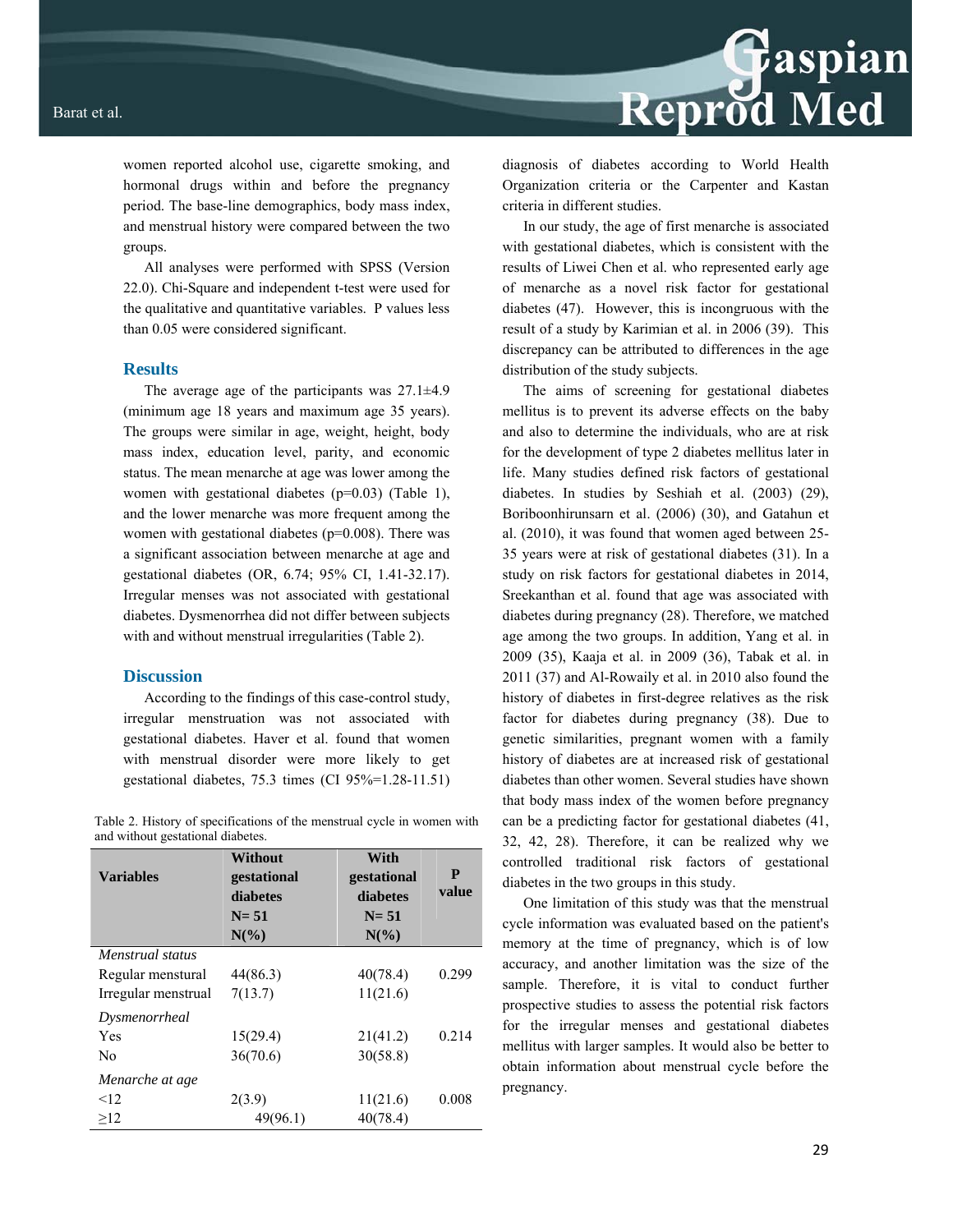#### **Conclusion**

This study helped us realize the importance of early menarche age identifying factors affecting the health of pregnant women. The results of this study can persuade midwives, physicians, and health care practitioners to pay attention to menarche age before pregnancy. We did not find any association between irregular menstruations and gestational diabetes.

#### **Acknowledgements**

We would like to thank the Babol University of Medical Sciences, Iran for supporting this research. Also, we truly thank all the participants of the study**.** 

#### **Conflict of interest**

None declared.

#### **References**

- 1. American Diabetes A. Diagnosis and classification of diabetes mellitus. Diabetes Care. 2010;33 Suppl 1:S62-69.
- 2. Xiong X, Saunders LD, Wang FL, Demianczuk NN. Gestational diabetes mellitus: prevalence, risk factors, maternal and infant outcomes. Int J Gynaecol Obstet. 2001;75(3):221-228.
- 3. Hirst JE, Tran TS, Do MA, Morris JM, Jeffery HE. Consequences of gestational diabetes in an urban hospital in Viet Nam: a prospective cohort study. PLoS Med. 2012;9(7):e1001272.
- 4. Deierlein AL, Siega-Riz AM, Chantala K, Herring AH. The association between maternal glucose concentration and child BMI at age 3 years. Diabetes Care. 2011;34(2):480-484.
- 5. Aulinas A, Biagetti B, Vinagre I, Capel I, Ubeda J, Maria MA, et al. [Gestational diabetes mellitus and maternal ethnicity: high prevalence of fetal macrosomia in non-Caucasian women]. Med Clin (Barc). 2013;141(6):240-245.
- 6. Katon J, Reiber G, Williams MA, Yanez D, Miller E. Antenatal haemoglobin A1c and risk of largefor-gestational-age infants in a multi-ethnic cohort of women with gestational diabetes. Paediatr Perinat Epidemiol. 2012;26(3):208-217.
- 7. Fuchs F, Bouyer J, Rozenberg P, Senat MV. Adverse maternal outcomes associated with fetal macrosomia: what are the risk factors beyond birthweight? BMC Pregnancy Childbirth. 2013;13:90.

8. Parhofer KG, Hasbargen U, Ulugberdiyewa A, Abdullayewa M, Melebayewa B, Annamuhammedov A, et al. Gestational diabetes in Turkmenistan: implementation of a screening program and first results. Arch Gynecol Obstet. 2014;289(2):293-298.

Reprod Med

- 9. Di Cianni G, Volpe L, Lencioni C, Miccoli R, Cuccuru I, Ghio A, et al. Prevalence and risk factors for gestational diabetes assessed by universal screening. Diabetes research and clinical practice. 2003;62(2):131-137.
- 10. Khoshnniat Nikoo M, , Abbaszadeh Ahranjani S, Larijani B. A review on the prevalence of gestational diabetes mellitus (GDM) in different regions of Iran. Iranian Journal of Diabetes and Lipid Disorders. 2009;8(1): 47-56.
- 11. Crete JE, Anasti JN. Diagnosis of gestational diabetes mellitus: can we avoid the glucose challenge test? J Am Assoc Nurse Pract. 2013;25(6):329-333.
- 12. Corrado F, Pintaudi B, Di Vieste G, Interdonato ML, Magliarditi M, Santamaria A, et al. Italian risk factor-based screening for gestational diabetes. J Matern Fetal Neonatal Med. 2014;27(14):1445- 1448.
- 13. Godwin M, Muirhead M, Huynh J, Helt B, Grimmer J. Prevalence of gestational diabetes mellitus among Swampy Cree women in Moose Factory, James Bay. CMAJ. 1999;160(9):1299- 1302.
- 14. Esmaeilzadeh S, Delavar MA, Amiri M, Khafri S, Pasha NG. Polycystic ovary syndrome in Iranian adolescents. Int J Adolesc Med Health. 2014;26(4):559-565.
- 15. Kulshreshtha B, Arora A, Pahuja I, Sharma N, Pant S. Menstrual cyclicity post OC withdrawal in PCOS: Use of non-hormonal options. J Obstet Gynaecol. 2016 Mar 16:1-6.
- 16. Haver MC, Locksmith GJ, Emmet E. Irregular menses: an independent risk factor for gestational diabetes mellitus. Am J Obstet Gynecol. 2003;188(5):1189-1191.
- 17. Heidari T, Kariman N, Afrakhteh M, Alavi Majd H. The study of relationship between menorrhagia and gestational diabetes. koomesh. 2008;9(2):147-154.
- 18. Weiss DJ, Charles MA, Dunaif A, Prior DE, Lillioja S, Knowler WC, et al. Hyperinsulinemia is associated with menstrual irregularity and altered